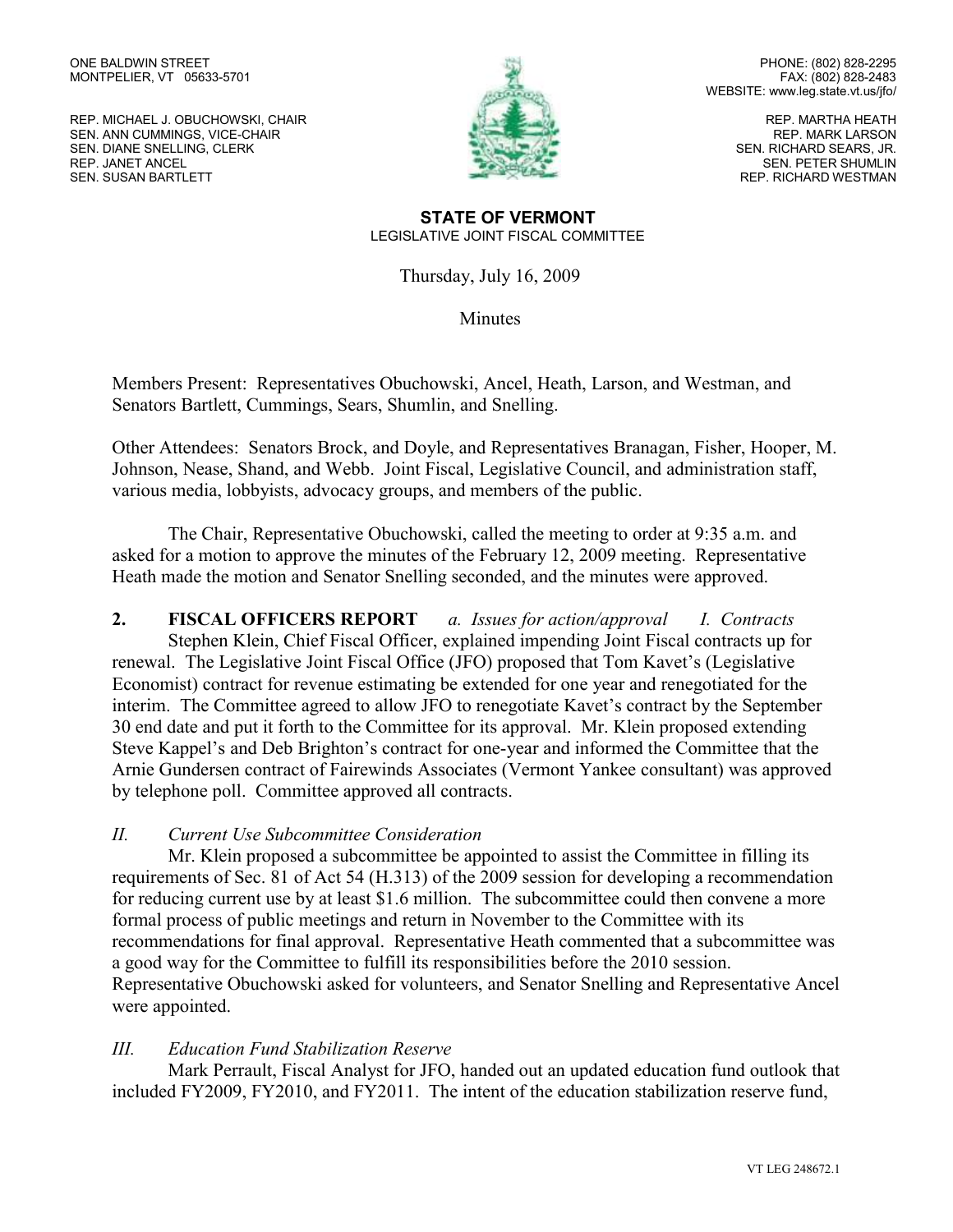created in 16 V.S.A.  $\S$  4026, is that the fund be kept within 3  $\frac{1}{2}\%$  and 5% of the total fund balance, but the fund has recently dropped to 3.45%, which warranted notification to the Committee. The reasons for the drop are that there was a revenue downgrade for FY2010 and projections were below anticipated funds. In order to bring the reserve fund within intended levels, FY2011 tax rates would need to rise by 1 cent, bringing the fund up to 4.8%. Mr. Perrault explained the Committee would need to deliberate on any changes to the education tax rate at its November meeting, after the consensus revenue forecast is released. The Committee considered itself informed.

*b. Report on Global Commitment – Catamount and Medicaid Caseload Expenditures* Stephanie Barrett, Fiscal Analyst for JFO, handed out a packet of information and explained that in Act 4 of the 2009 session, Emergency Board requirements of Medicaid changed, requiring a year-end report. Key issues are that enrollment ended higher and expenditures were a little lower than expected in FY2009, which was anticipated in the FY2010 budget that included \$11 million in reductions. The FY2009 Global Commitment Fund (GCF) ended with a positive balance, but since enrollment was higher than expected, some payments would be expended from the FY2010 budget. The FY2009 GCF showed a projected gross balance of \$14 million, and the state share was estimated at \$4.2-\$4.3 million at the current enhanced Federal Medical Assistance Percentages (FMAP).

Ms. Barrett reported on the Catamount and State Health Care Resources Funds (SHCRF). The SHCRF ended FY2009 with a \$1.4 million deficit, growing to \$3.7 million in FY2010, which would need addressing in budget adjustment. Potentially the up in the state's share of the GCF could be used to offset the down in the SHCRF deficit. The Catamount Fund ended in FY2009 with a \$7 million balance and was estimated to end with a \$4 million balance in FY2010. New federal estimates available in September would assist JFO in producing any budget adjustments.

Senator Bartlett questioned what the implications were, within Medicaid (GCF), for encouraging Medicaid-eligible individuals to utilize state services. Ms. Barrett explained that there was an opportunity to reset actuarial rates in September if the demand increased in a particular Medicaid program for increased federal funding.

# **3. Other Fiscal Issues** *a. BISHCA Transfer of Unencumbered Balances*

Paulette Thabault, Commissioner of the Department of Banking, Insurance, Securities, and Health Care Administration (BISHCA), provided a handout and explained that BISHCA brought in more funds than anticipated during FY2009, and therefore, \$19 million of unencumbered funds could be transferred to the General Fund. Overages included: an overestimate of \$1.6 million in the securities fund, relating to a fee increase in 2009; a number of mass transfers occurred as a result of mergers and acquisitions; and licensed individuals switching companies paid an additional registration fee. The Insurance Fund overage occurred from a greater than expected amount of license renewals, for which the ability to file electronically may have been a contributing factor. Also, other states increased their fees last year, and Vermont benefited from those retaliatory fees of nonresidents. There are some vacancy savings and reductions in the personal services contract expenditures in the past. The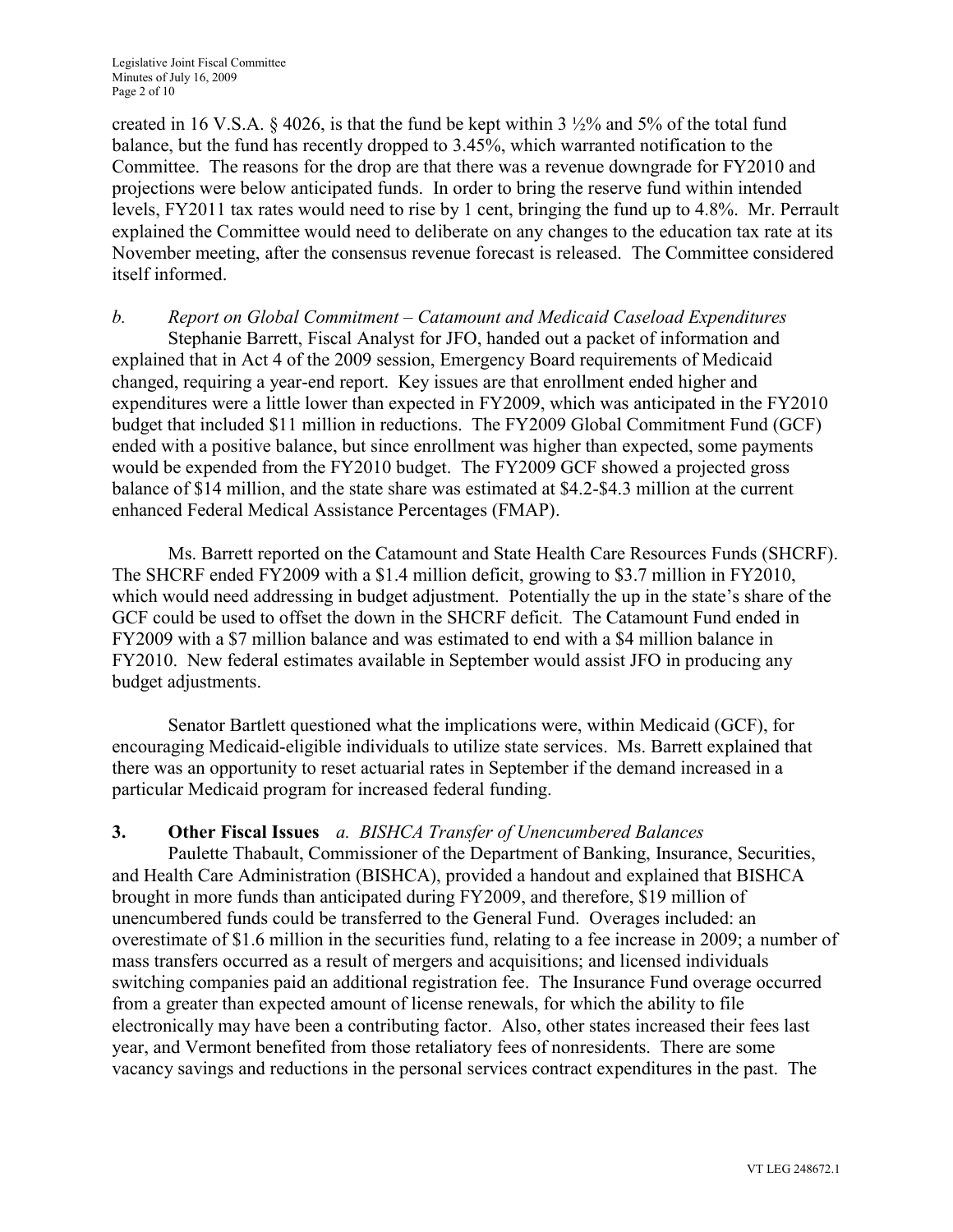Captive Insurance Fund had an overage from budget savings and additional premium tax not projected.

Commissioner Thabault noted that the biannual approval of the Insurance Fund was due for renewal and projected \$5 million for the FY2011 fund. The Chair asked for a motion to transfer unencumbered balances to the GF. Representative Heath moved the transfer and Representative Larson seconded. The Committee approved the transfer of \$19 million to the GF.

## *b. Preliminary Update on the Retirement Incentive*

Michael Clasen, Office of the Treasurer, handed out 2 documents. Thus far, the office has received 276 applications for the retirement incentive. Due to confidentiality purposes, very small departments are listed under the category of "other" on the retirement incentive handout, and those 38 individuals represent 18 departments. Applicants have until July 31 to apply for the retirement incentive program, and the treasurer's office anticipates a flurry of applications prior to the deadline. A lottery would be declared if applications exceed the 300 cap, the participants would be notified of the lottery and assigned a number. On August 10, the treasurer's office will hold an informational session for applicants on anticipated retirement funds and by the middle of August, applicants would need to confirm their commitment to the program. It is expected that some applicants may choose not to commit to the retirement incentive and continue service.

The Committee questioned why a lottery is needed if applications were not expected to exceed the Governor's recommendation of 325. Mr. Clasen responded that the language from Sec. 13 of Act 2 of the SS2009 referred to a lottery system if more than 300 state employees applied. Representative Heath suggested that Act 2 stated that if the numbers of applicants are not significantly over 300, JFC may authorize that new number.

Senator Snelling commented that the vast number of state employees retiring has an enormous degree of knowledge, and stressed that there be a strong plan of filling those voids to decrease the impacts on departments and services. Mr. Clasen offered that the departments will have the ability to stagger retirement dates so that programs would not be affected in a harmful way.

Representative Larson asked for clarification on the one-third vacant positions eliminations and also inquired whether an analysis had been done on where the current applicant positions fit in with those reductions. Mr. Clasen stated that he was not aware of such an analysis but suggested that until all applicants were confirmed, it was too early to have a complete picture of where those potential vacancy reductions would occur. He suggested that a conversation with the administration was important to the follow-up process in determining those vacancy reductions and program impacts.

Senator Bartlett referred to the administrations "Alternative Savings Plan," and questioned whether the total number of applicants would exceed the plan's 325 estimate. Mr. Clasen stated that the treasurer's office envisioned that some applicants may not go through with the retirement incentive plan after estimates of monthly retirement benefits are sent out the first week of August.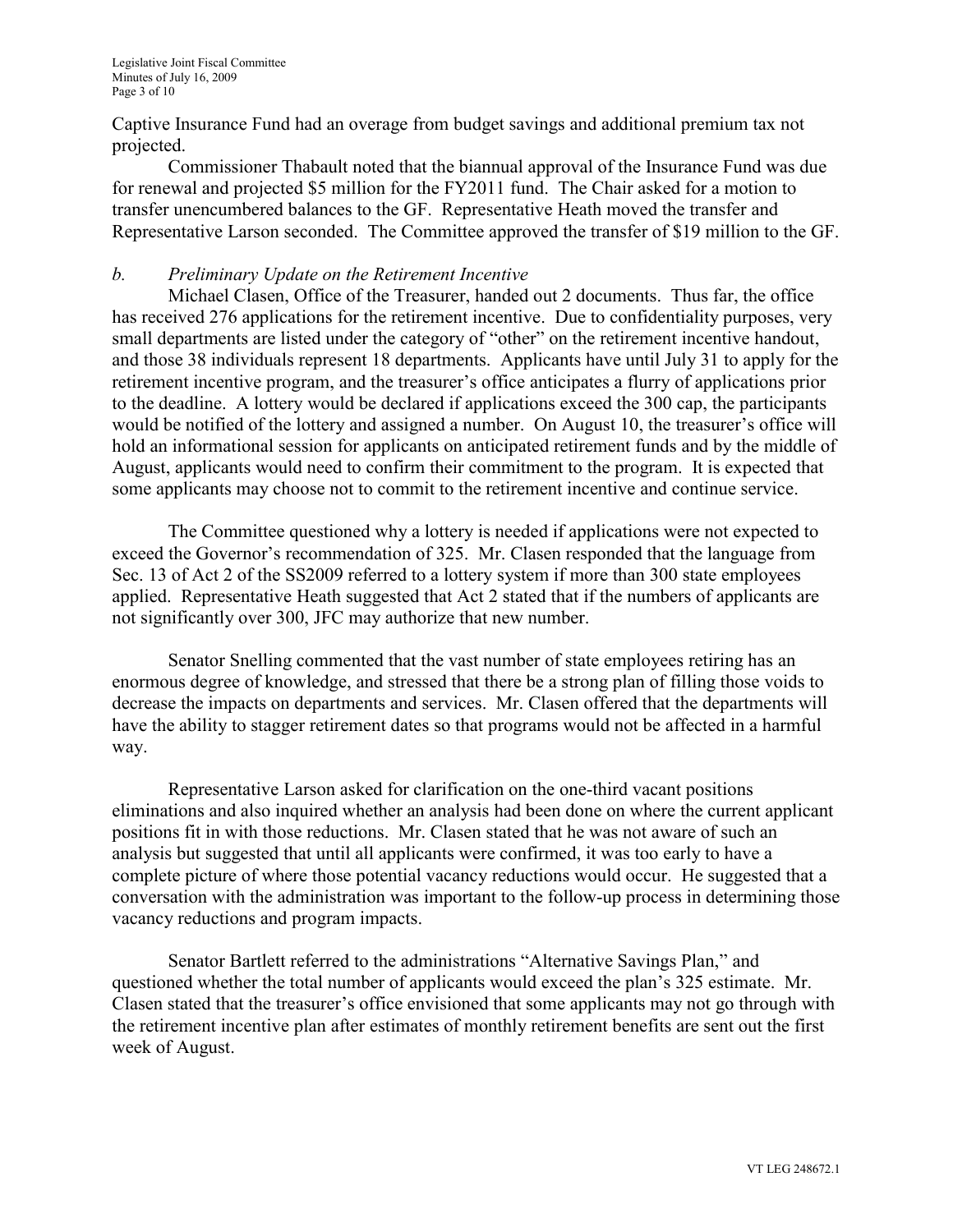Senator Sears expressed concern for the lack of staffing in the judiciary branch from earlier reductions, and that in Bennington County, courts were already in reduced hours of operation. Representative Heath stressed that any concerns on the retirement incentive vacancy reductions, in regard to the judiciary branch, should be relayed to the administration as that agency will be in charge of developing a plan.

Representative Obuchowski asked the treasurer's office to provide the Committee with copies of the letter describing the plan process mailed to state employees, and Mr. Clasen complied with a handout. The Committee strongly recommended that the treasurer's office abstain from a lottery until a definitive number is presented to the Committee at its August 5 meeting.

# *c. Preview of Rutland Regional Medical Center (RRMC) process*

Michael Hartman, Commissioner of the Department of Mental Health, handed out information and gave an overview of the current status on the RRMC funding plan. The number of beds the department is currently proposing for replacement is 12, and the goal is to devise a financing plan that would not put the debt upon the state or the RRMC. There is a need to replace all the beds, and discussions have been ongoing with the legislature and administration since 2004. Currently the department has developed a large number of options that include housing contingency funds, crisis and long-term programs around the state of 35 new long-and short-term beds. In addition, there is a plan for 15 beds for a secure residential facility located in Waterbury, which was approved in Act 43 of the 2009 session. This would reduce the need for approximately 32 inpatient beds for individuals that are in need of acute care within a secure environment.

Commissioner Hartman explained that Act 43 allows JFO to hire an independent consultant to assist in developing a financial plan process. The department offered to return during the Committee's August meeting with a further update. A proposed financial plan will be presented to the Committee and the Mental Health Oversight Committee at the Legislative Joint Fiscal Committee's (JFC) September 10 meeting. A final proposed plan would be forwarded to the same 2 committees for final deliberation at JFC's November meeting. If the proposed plan were rejected, then all work on the plan would cease. Consultants utilized for the financial plan include individuals from the Public Finance Management Group and Scott Whitman. A prospectus will be presented of a third party management system that would build a 25-bed unit leased to RRMC to include the 12 patients from the Vermont State Hospital. A payer funding stream is proposed to finance the new program through reimbursement of Medicaid and Medicare rates. The department plans to present a prospectus to 2 major financial institutions for consideration of extending a letter of credit for implementation of the plan.

# *d. Grant Reduction Plan*

Robert Hofmann, Secretary of the Agency of Human Services, referred to an enclosure explaining the action taken from Sec. B.1104(b) of Act 1 of the SS2009. Representative Heath thanked Commissioner Hofmann for a well-thought-out plan.

# *1. Chittenden County Pilot program*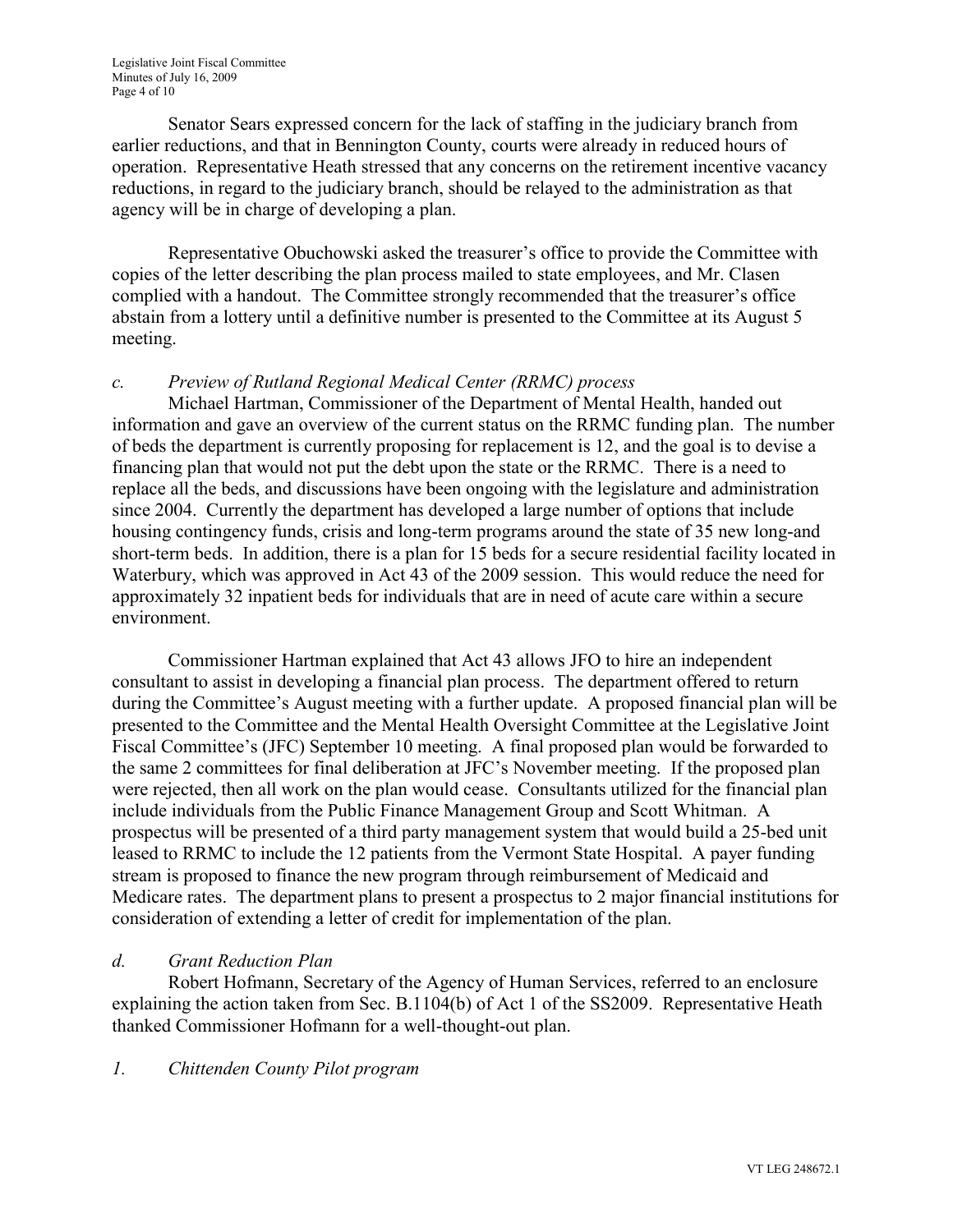Barbara Cimaglio, Deputy Commissioner of the Department of Health, explained that Sec. E.300(f) of Act 1 of the SS2009 required the department to make available \$500,000 for operating expenses for the Chittenden County Pilot program. The department has had preliminary discussions with Maple Leaf Farm, Howard Center of Human Services, providers, Senator Bartlett, and the administration on the legislative intent of Act 1 and a plan to proceed. The first step is for the providers to submit a detailed plan and budget in August that would trigger another meeting between the department and other stakeholders.

## *2. Draft rules/procedure for establishing rates for Maple Leaf Farm, Serenity House, and Valley Vista (residential providers)*

Deputy Commissioner Cimaglio handed out information on a rate determination process for residential providers. Senator Snelling stated that since the Committee just received the information, more time was needed to digest the contents before she commented. Senator Bartlett expressed frustration of the waste of resources it has taken over the past 2 plus years for the providers and the administration to come to a final decision. She suggested that some of the members of the appropriations committees be included in the conversations to bring the issue to a finale. Senator Snelling suggested that a subcommittee of JFC members be appointed to assist in discussions and decision-making regarding the residential provider issue. Representative Obuchowski appointed Senators Bartlett, Sears, Shumlin, and Snelling, and Representative Heath.

# *3. Treatment Services Reduction and Disbursement of Funds to Providers Plan*

Deputy Commissioner Cimaglio handed out information and highlighted the areas in which the department planned to reduce GF funding by \$150,000 in the Division of Alcohol  $\&$ Drug Abuse Programs (ADAP). Ms. Cimaglio responded to Representative Heath's question that Valley Vista was not included in the reductions since the department had been working to restructure and reduce Valley Vista's contract because of underutilized funds. Representative Heath inquired why those contract savings were not used to achieve the GF reduction plan amount. Ms. Cimaglio reasoned that it was how the department chose to formulate the plan. Senator Snelling asked the department to rethink the reduction plan and include the contract savings from Valley Vista and adjust the other three residential service providers' reductions accordingly to meet the \$150,000 plan goal. She also asked what the distribution was for services and an estimate on how many uninsured clients would not be served due to the reductions. Ms. Cimaglio agreed to forward that information and explained that the savings from Valley Vista were planned to help the department meet its FY2010 budget. Senator Snelling suggested this issue be discussed with the subcommittee for ADAP appointed in agenda item 3.e.2.

Jim Giffin, Chief Financial Officer for the Agency of Human Services, commented that the agency had been meeting on the Valley Vista contract issue for at least 2 years and has amended the plan twice. The reduction explanation is dependent on the interpretation of the amended contract and hard to quantify an amount of savings, but the agency will attempt to be clearer going forward. Representative Heath asked that the contract details include a dollar amount.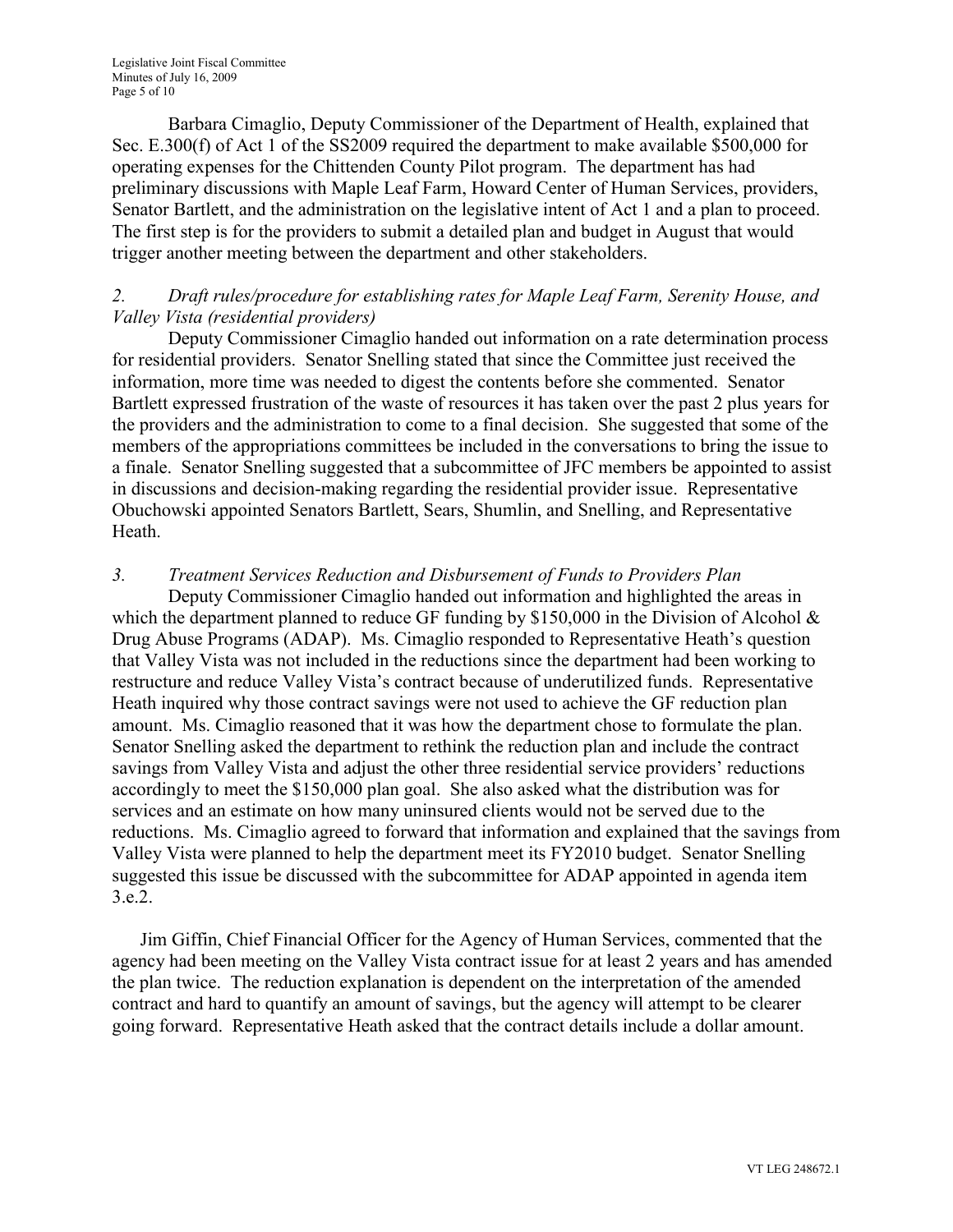#### **4. Preliminary Closeout Report**

James Reardon, Commissioner of the Department of Finance & Management, handed out information on FY2009 closeout data (handout has technical error: "Higher Education Trust Fund" under \*comments). In the GF, revenues are up \$14.5 million above targets developed at the April Emergency Board hearing. The BISHCA transfer to the GF will be higher than originally estimated but will be in part offset by the overestimated abandoned property amount. Once everything is closed for FY2009, it is estimated that there will be a surplus in the GF of \$7.5 million. The Stabilization Reserve Fund should be on target for 5% of the state budget. Areas of budget pressure include the Low Income Heating and Energy Assistance Program (LIHEAP), and the anticipated revenue downgrade presented at the Emergency Board at 1:00 p.m. The department will return to the Committee with final closeout numbers at its September 10 meeting.

The Chair polled the Committee on two dates for next meetings: August 5 to receive a report on the retirement incentive program, an update on RRMC, and to receive a report on the Web Portal fees, and September 10. If a budget rescission discussion is imminent, then the August meeting will start at 11:00 a.m.

The Chair referenced the list of reports on the agenda for informational purposes and asked members to list any reports they felt were redundant and no longer needed (note: each agenda will include different reports due).

#### **5. Revenue Update and Discussion**

Tom Kavet, Legislative Economist, explained and handed out a July 2009 Economic Review and Revenue Forecast Update, and a color graph of a Dow Jones Industrial Average index. Mr. Klein explained that one of the complicating factors of the revenue forecast of April through July 2009 was that the legislature raised revenue within that time frame. The chart "Budget Impact of Revenue Forecast" (see on page 4 of Kavet handout) attempts to explain those differences.

Mr. Klein agreed with Representative Larson's comment that more or different cuts in the FY2010 budget would not have made a difference in the hole the state is faced with because revenue decline would have occurred either way. Mr. Klein explained the Transportation Fund difference.

Mr. Kavet continued his revenue forecast update. Senator Sears asked if the housing market was better in some regions of Vermont than others. Mr. Kavet offered to do an analysis of Vermont's housing market by region using the property transfer tax and Farmers' Home Administration (FHA) data. Representative Westman inquired whether the data could be broken down to second homes as opposed to primary residences. Mr. Kavet responded that could be done but anecdotal data showed that more moderately priced housing was moving better. He warned that the housing market had not bottomed out yet, and any analysis could change quickly.

Mr. Kavet responded to Representative Ancel that the forecast did not reflect the recent tax changes in Act 1 but were layered on top of the data. He commented that Jeff Carr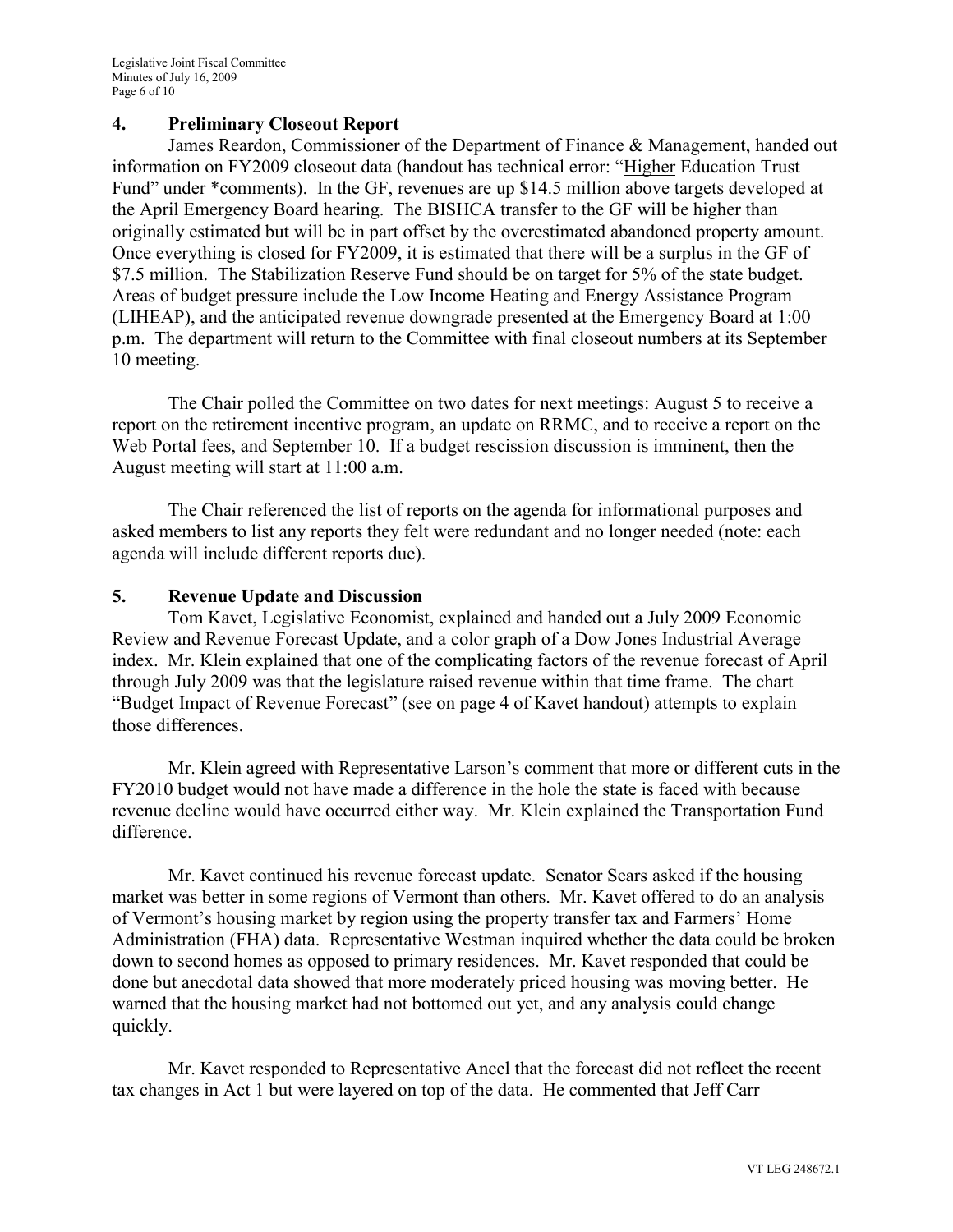(Governor's economist) foresees a potential upside in the  $3<sup>rd</sup>$  quarter of the fiscal year due to stimulus assistance. Mr. Kavet responded to Senator Shumlin's comment that even though some market numbers were positive, many were still down, and that job losses create longer and more downturns in the market. Representative Obuchowski referred to page 22 of the first handout, focusing on the similarities of FY2005 and FY2010. Mr. Kavet agreed that the current economic downturn revealed an almost rolling of the clock backward because of the unprecedented 2-year decline in available revenues. Representative Obuchowski asked whether the FY2005 GF amount could be inflated by CPI to achieve the real number for FY2010. Mr. Kavet responded that it could be done using the CPI or with the levels of expenditure, which are what the revenues are supposed to match.

Representative Larson requested a topic for a future meeting for Mr. Kavet to give an analysis of the underlying background growth rate of similar programs such as VEGI. Mr. Kavet commented that programs such as VEGI "but for" test and the natural rate of growth in companies made it nearly impossible to assess an overall growth rate. Right now data are calculated by industry rather than by company and that should be reversed according to a previous state auditor's report. Representative Obuchowski appointed Representative Larson to put together a recommendation for a future meeting agenda.

Committee recessed for Emergency Board meeting at 12:20 p.m. and reconvened at 2:30 p.m.

#### **6. Alternative Savings Plan – Position savings, reductions, and plan report**

#### *a. Context of Legislation - Sec. 10(d) of Act 2 of the SS2009*

Mr. Klein explained the context of the cost reduction plan position savings. The administrations' reduction plan did not exceed the 1% position reductions cap, in which Act 2 required the Committee to take action. Representative Obuchowski asked Mr. Klein to clarify that the Committee had no jurisdiction to take action on the plan, and Mr. Klein agreed the report was purely informational.

#### *b. Plan Review*

Commissioner Reardon handed out the plan and a larger scaled spreadsheet of the tables within the plan report for better readability. Act 2 required the administration to develop a plan that would save \$13.4 million in personal services workforce and an additional \$1.3 million in personal services contracts. He commented the plan covered the personal services workforce savings but the personal services contract savings plan is still in the early stages of development, and promised the latter would be presented to the Committee when completed. Representative Heath asked if the plan would change the amount of pay act departments were anticipating. Commissioner Reardon responded that pay the act is an estimated amount for all of state government, but departments would be revisited to assess needs. Departments are also allowed the option of returning pay act money to achieve savings instead of reducing the amount of anticipated funds. Representative Heath inquired about the judiciary and legislative branches as it seemed that those two branches were taking a much greater amount of reductions than the executive branch. Commissioner Reardon offered to inform the Committee of discussions with judiciary as they progressed.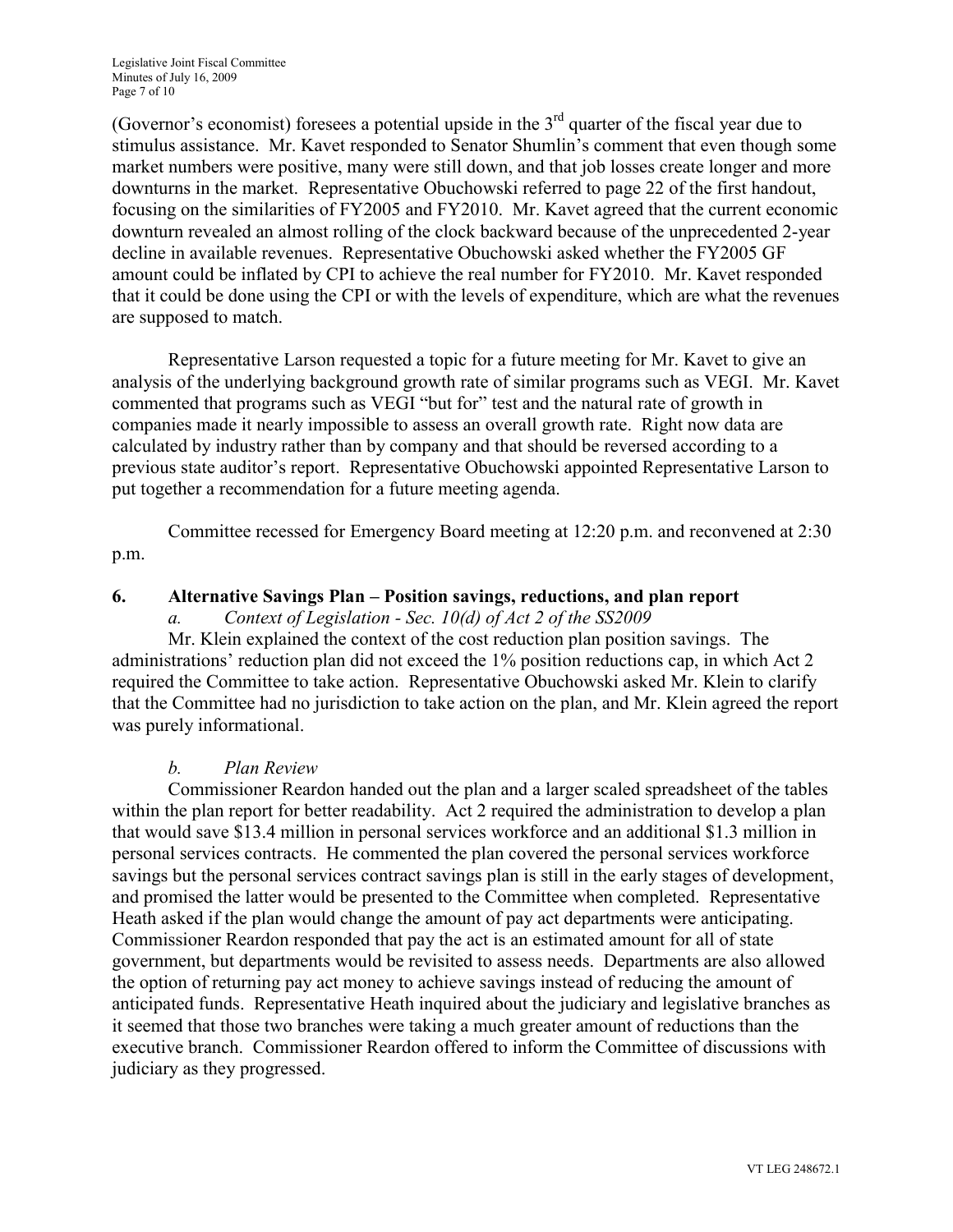Commissioner Reardon commented that if savings are not achievable in the retirement incentive plan, then further position reductions would be required. (Robert Greemore, Court Administration of the Vermont Supreme Court, voiced opposition as a representative to the judiciary branch on the plan's methodology - see letter messaged to the Committee.) Representative Heath inquired whether the reductions took into account the 5% reduction in pay previously taken by the judiciary and legislative branches. Commissioner Reardon responded it did.

Senator Cummings commented there were rumors that women close to retirement were targeted for the reduction in workforce initiative. Commissioner Reardon offered to provide information on the position reductions to the Senator. Representative Larson asked for an analysis of any additional money saved when transferring federal funds to replace state funds. Commissioner Reardon agreed that was an area worth investigating. Representative Ancel inquired whether the tax compliance initiative was included in the budget and how the position reductions that include some compliance officers may affect the initiative. Commissioner Reardon offered to send a response to the Committee once he had consulted with the tax department.

Commissioner Reardon in responding to Senator Sears' question explained that if the judiciary branch had positions within the retirement incentive program requiring a backfill, then that would need to be addressed. Representative Heath suggested that depending on where positions became vacant, that some in other departments may not be filled in order to assist judiciary in filling its positions first. She cautioned that the administration should be flexible in determining what positions out of the allowable one-third should be filled. Commissioner Reardon agreed and stated that it was a priority to plan well in advance of budget adjustment discussions. Representative Heath encouraged the administration to work closely with the legislative branch and the judiciary branch in determining what positions should be kept available and the commissioner agreed. Representative Heath applauded the administration for reaching the savings plan target and for staying under the 1% trigger. Commissioner Reardon promised the Committee, upon Representative Heath's request, that the one-third vacant position reductions would be determined for the September 10 meeting.

### *c. Agency's response on impacts of reductions to programs and workflow for the Department of Environmental Conservation (DEC).*

Jonathan Wood, Secretary, Agency of Natural Resources (ANR), asked the Committee for questions on the alternative savings plan. Representative Heath inquired as to why there were some position reductions within the state environmental lab since the legislature gave additional funding to negate reductions. Secretary Wood explained that one position was a reduction in force (RIF) from the FY2009 rescissions, and one was from the FY2010 displacement process. Other areas of reductions within DEC were spread across the department in solid waste and environmental assistance. A budget adjustment modification for funded positions in the recycling educational outreach program will need to be spread out across the solid waste districts to assume some of those duties. Senator Bartlett queried whether positions in the solid waste division were funded by the fees generated by the division, and Secretary Wood responded that there was a significant amount funded by the fees. Secretary Wood clarified the other position reductions/vacancy savings as 4 positions in the solid waste division,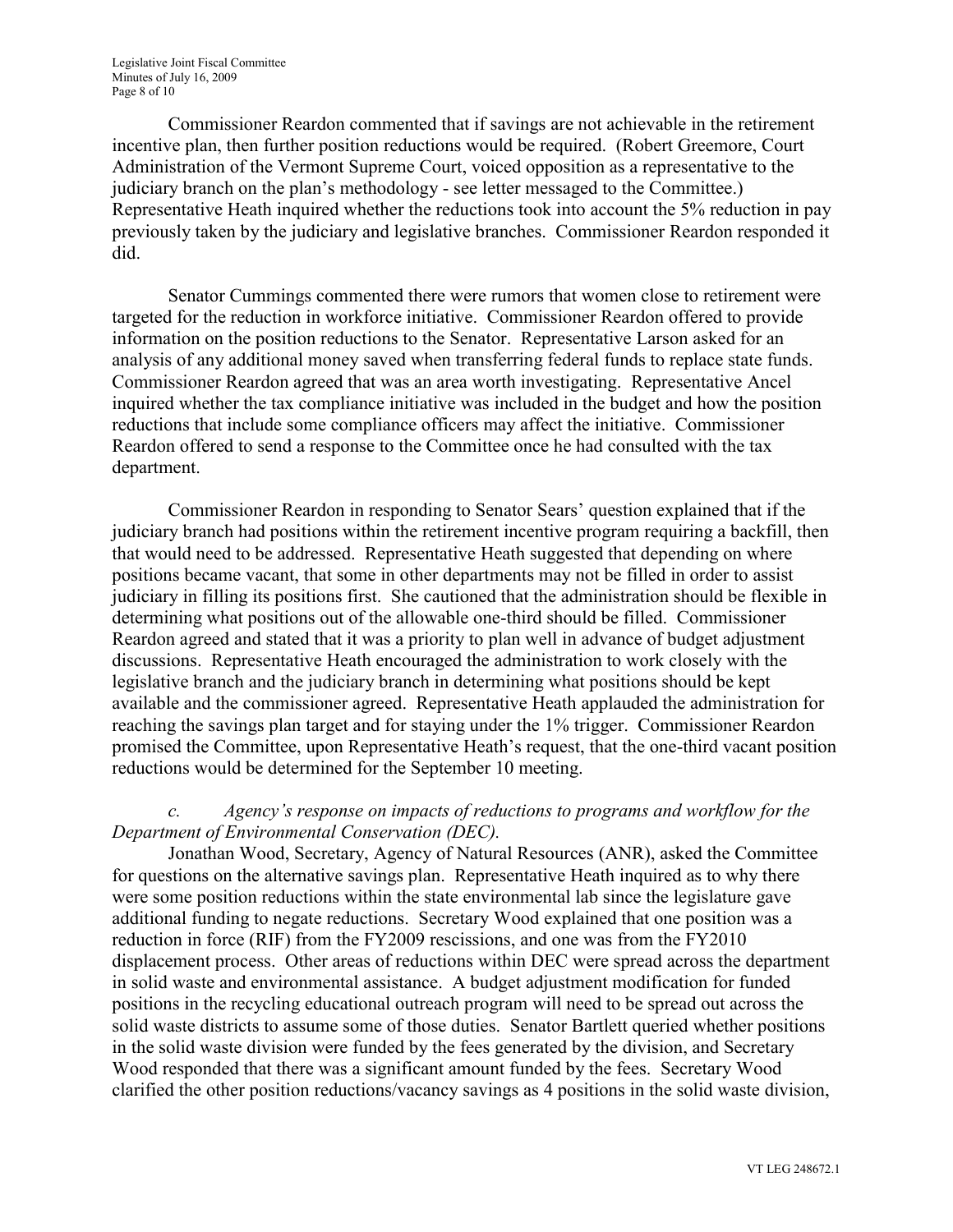and 2 in the basement water programs. Representative Heath asked if the reduction in positions would have a negative effect on the permitting process, and Secretary Wood responded that it would not.

Christine Finley, Deputy Commissioner, Department of Health (VDH), explained that a lot has changed since the imminent news of the pandemic from the H1N1 virus. The department has been working to reestablish critical areas of response by reaching out to outside resources such as the visiting nurses to fill the voids from position reductions. Vermont's health department has been rated #1 in the country two years running, and it was important to the department to prioritize planning to continue that ranking. Areas of consolidation are reducing district directors from 12 to 8 and developing a regionalized response plan; supervisors/management team taking more of the job responsibilities; and the Women, Infant and Children program (WIC) electronic sign-up for assistance. In response to Senator Cummings, Ms. Finley stated that the department has never been faced with a mass vaccination process, but will utilize as many outside resources as available. Senator Bartlett inquired if there were new procedures for WIC home deliveries. Ms. Finley responded that the WIC program has seen some changes with additional benefits of fresh fruits and vegetables. The department has coordinated with the Department for Children and Families (DCF) to use its Electronic Benefit Transfer (EBT) program to enable clients to have easy access to those foods and to faze out home deliveries over time.

Commissioner Hofmann commented on central agency reductions and some facets of the alternative savings plan as a cost containment measure. The agency has made an attempt to hold those critical programs harmless to the best of its ability. In answering Senator Cummings question, gender was not an issue in determining position reductions. A position in DAIL will be bought back after reconsideration of workload. The field directors' positions were reduced from 12 to 8 since they were more highly compensated and could cover 2 districts per person instead of one. Representative Heath asked the commissioner to send a diagram of the combined counties that field directors would oversee.

Representative Larson inquired whether Reach-up coordinators would now receive ARRA funding instead of state funds. Commissioner Reardon offered to estimate a calculation for anticipated savings of federal replacement funds along with additional adjustments for positions moved from DCF's Reach-up services to the Department of Labor. Senator Bartlett explained that the positions were contracted to the Department of Labor to avoid R.I.Fs.

Joan Senecal, Commissioner of the Department of Disabilities, Aging and Independent Living (DAIL), explained the department's 27-position reductions by division. There was a sharp increase in adult protective services abuse complaints; therefore, a vacant position from vocational rehabilitation services was moved to adult protective services to hire an additional social worker for investigating complaints. Representative Heath expressed concern over the high volume of R.I.Fs to vocational rehabilitation (VR) counselors and inquired of the impacts. Commissioner Senecal detailed that 12 out of 27 department position reductions occurred in VR, with a total of 20 reductions since the start of the rescissions of the total 108 positions. Additional ARRA funding is available to VR to create incentives for employers to hire the disabled. Areas that may be affected include delayed evaluations and appointments.